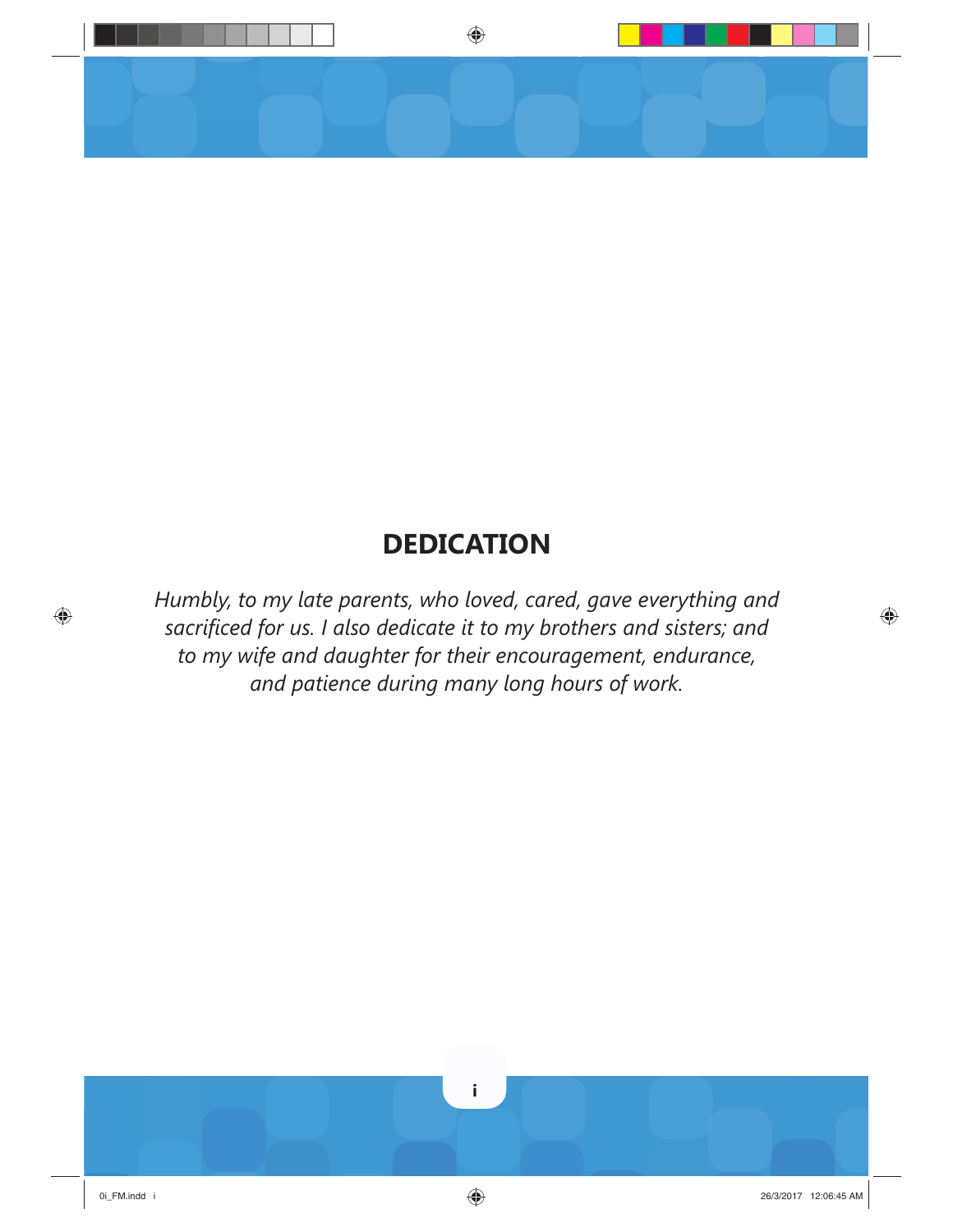## **ACKNOWLEDGEMENT**

◈

My profound appreciation and deep regards are due to my teachers, and mentors for their exemplary guidance and constant encouragement throughout my life; particularly Dr Juan Mason and Dr G Venkat-Raman, at Queen Alexandra Hospital, Portsmouth, UK.

I am extremely grateful to many colleagues for their comments on the earlier versions of the manuscript, although any errors are my own. A special gratitude is to Stephanie Wadham, Clinical Pharmacist at Yeovil District Hospital, UK.

I would also like to acknowledge the contribution of Professor Allam Ahmed, of the World Association of Sustainable Development, Dr Adil Dafa'Alla, and Mr Mouiz Ahmed in lifting the booklet to the publication platform.

♠

⊕